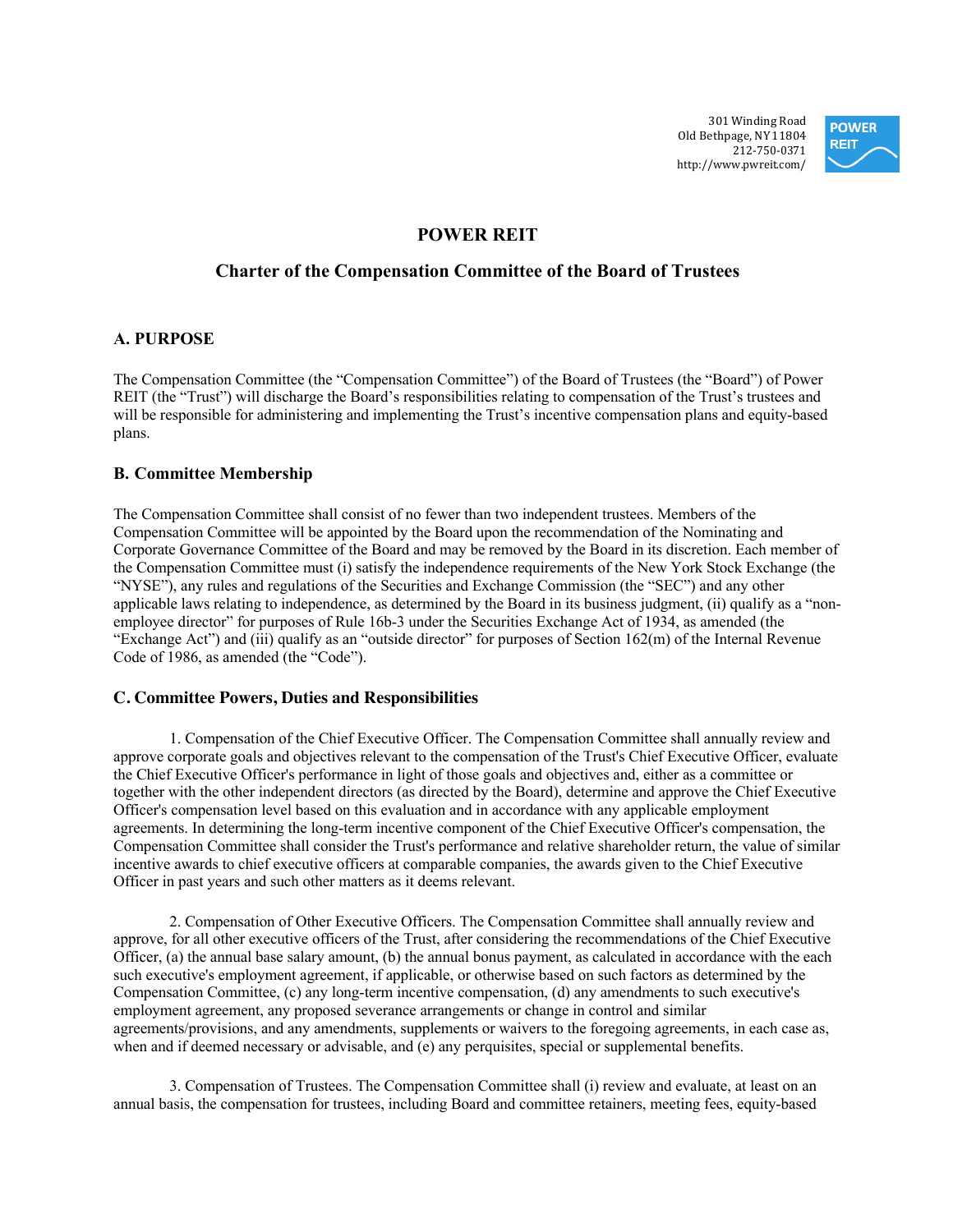compensation and such other forms of compensation as the Compensation Committee may consider appropriate and (ii) recommend to the full Board, as appropriate, changes to such compensation. The Compensation Committee shall consider the compensation payable to trustees and directors at comparable companies and any other factors it deems necessary or appropriate in making recommendations to the Board with respect to the compensation of trustees.

4. Equity Compensation Plans. The Compensation Committee shall review the Trust's executive compensation policies and plans and shall implement and administer the Trust's incentive compensation plans and equity-based plans, including, but not limited to, (i) approving option grants and other equity-based awards, (ii) interpreting such plans, (iii) determining rules and regulations relating to such plans, (iv) modifying or canceling existing grants or awards, (v) determining the number of common shares underlying grants and awards to trustees, officers and other employees and (vi) imposing limitations, restrictions and conditions upon any grant or award as the Compensation Committee deems necessary or appropriate. The Compensation Committee shall periodically assess the desirability of proposing and make recommendations to the Board with respect to any new incentivecompensation plans and equity- based plans and any increase in shares reserved for issuance under existing plans.

5. Compensation Policies. The Compensation Committee shall review and make recommendations to the Board regarding a "clawback" policy for compensation based on financial results of the Trust, in accordance with the standards of the NYSE, any applicable rules and regulations of the SEC and any other applicable laws regarding clawback policies.

6. Executive Compensation Report. The Compensation Committee shall prepare a report on executive compensation for inclusion in the Trust's annual meeting proxy statement or annual report on Form 10-K in accordance with applicable rules and regulations of the Securities and Exchange Commission.

7. Performance Evaluation. The Compensation Committee shall periodically undertake a self-evaluation of the performance of the Compensation Committee, including an assessment of its performance in light of the duties and responsibilities set forth in this Charter and such other matters as the Compensation Committee may deem necessary or appropriate in its discretion. In connection with such performance evaluation, the Compensation Committee also shall review and assess the adequacy of this Charter, and propose to the Board for its review and approval any changes to this Charter deemed necessary or appropriate.

8. Other. The Compensation Committee shall have such other power, authority, duties and responsibilities as may be assigned to it by the Board from time to time.

#### **D. Committee Structure and Operations**

1. Meetings. The Compensation Committee shall meet with such frequency and at such intervals as it shall determine is necessary to carry out its duties and responsibilities, but in any case no less than once each year. The Compensation Committee shall establish a schedule of meetings to be held each year and may schedule additional meetings as it determines to be necessary or appropriate. The Compensation Committee may meet by telephone or videoconference and may take action by unanimous written consent. The Compensation Committee may invite to meetings such officers of the Trust or other persons as the Compensation Committee deems necessary or appropriate in its discretion. Minutes of each meeting shall be kept and distributed to each member of the Compensation Committee.

2. Chairperson. The Board shall appoint a Chairperson of the Compensation Committee. The Chairperson of the Compensation Committee shall be responsible for leadership of the Compensation Committee, including presiding, when present, at all meetings of the Compensation Committee, preparing the agenda, making committee assignments and reporting for the Compensation Committee to the Board at its next regularly scheduled meeting following the meeting of the Compensation Committee. If the Chairperson is not present at a meeting of the Compensation Committee, the members present at the meeting shall designate one such member as the acting Chairperson for the meeting.